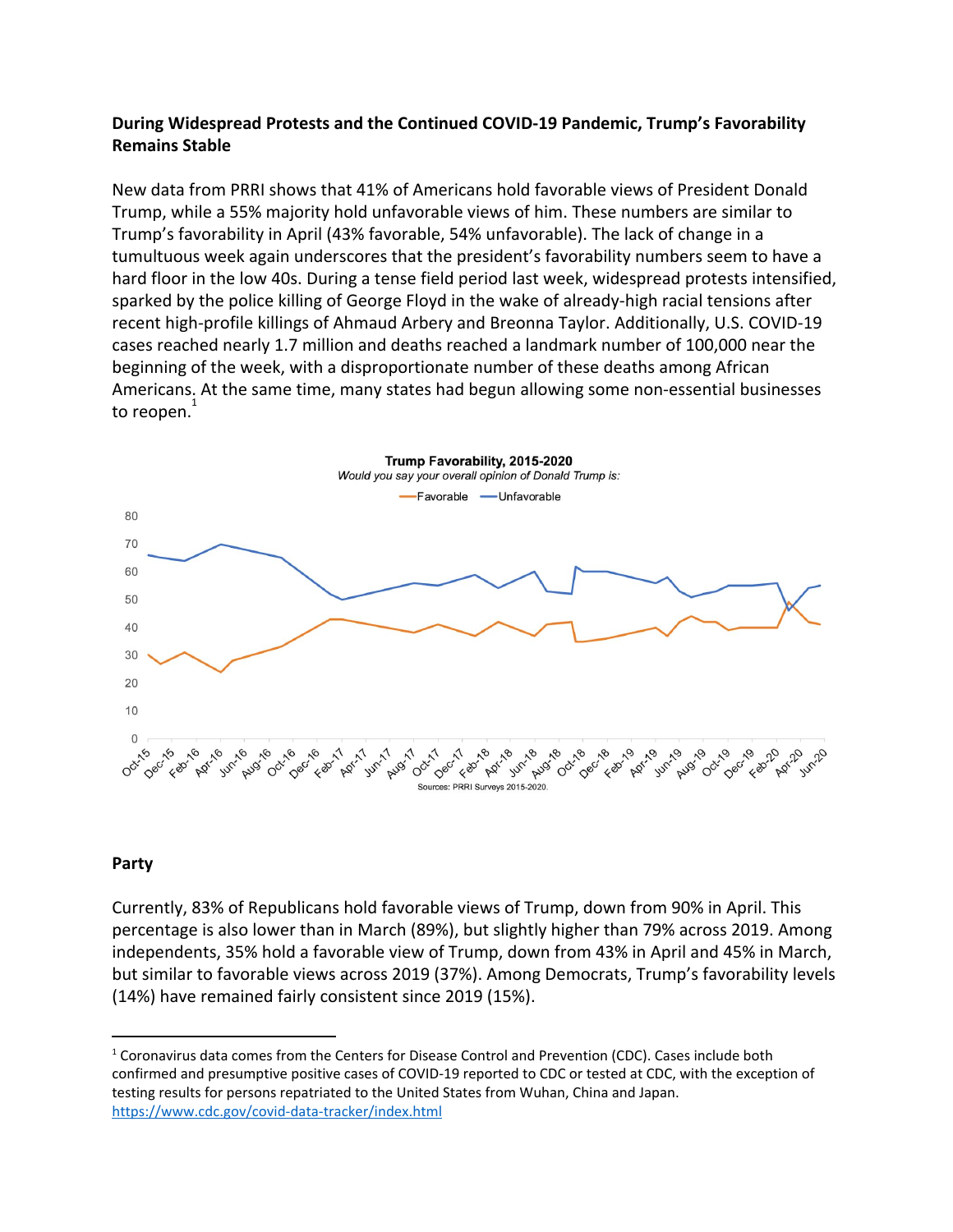Since the protests intensified later in the week — most notably after the night of May 28 when a police precinct was burned in Minneapolis where George Floyd was killed — we divide the analysis into two roughly equal time periods: before and on May 28 and after May 28 to see if the increasing protests produced significant effects in attitudes toward President Trump.

While there is no significant difference by date across the full survey, favorable views of Trump among Republicans declined significantly between the first (88%) and second half (79%) of the field period. The same is true for independents. While 40% of independents held favorable views of Trump during the first half of the survey, this percentage shrinks to 30% during the second half. Among Democrats, there are no notable differences in Trump's favorability levels by date.



# Trump Favorability 2019-2020, by Party Affiliation

#### **Religious Groups**

After spiking upward in March 2020, Trump's favorability ratings have retreated back to 2019 levels among most religious groups. Currently, more than six in ten (62%) white evangelical Protestants, about half (51%) of white mainline Protestants, and 34% of religiously unaffiliated Americans hold favorable views of Trump. These groups are essentially unchanged in their views of Trump since April.

White Catholics and nonwhite Protestants show the largest changes in attitudes toward the president. Currently, 37% of white Catholics hold favorable views of Trump, a significant drop from 49% across 2019, and a substantial downward trend from a high of 60% in March and 48%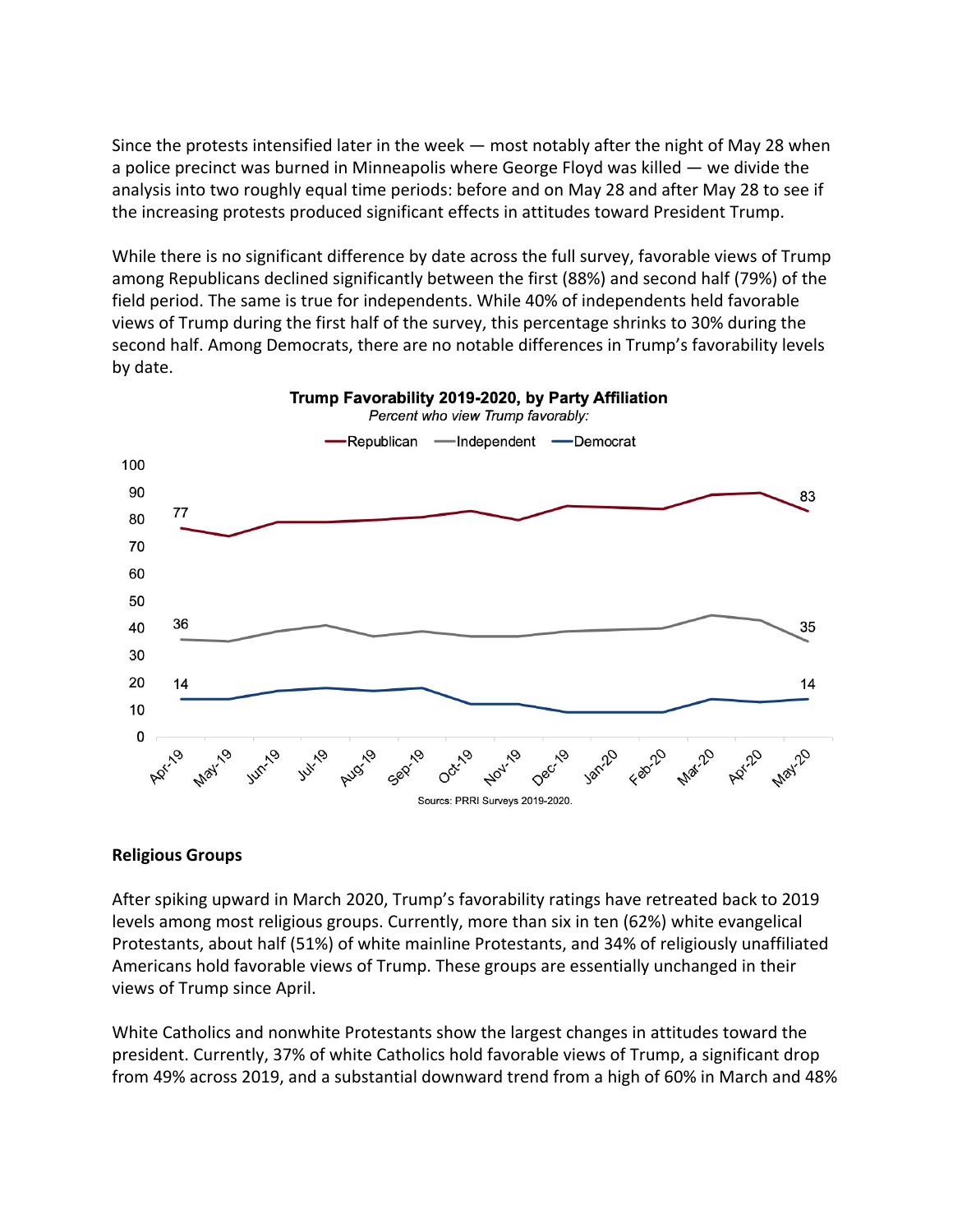in April. By contrast, 40% of nonwhite Protestants hold favorable views of Trump, which is mostly steady since March 2020 but a significant increase from 30% across 2019.

Among all white Christians, a majority (52%) hold favorable views of Trump, which is unchanged since April, but there are differences by date of the May survey. Between the first and second halves of the survey field period, Trump's favorability levels declined from 57% to 46% among white Christians.



#### **Race, Gender, Age, and Education**

As in April, a wide gender gap persists, with men much more likely than women to hold favorable views of Trump (50% vs. 34%).

Among white Americans, Trump's favorability levels also remain virtually the same (46% in May and 48% in April). The same is true among white men (53% in May and 56% in April) and white women (40% in May and 42% in April), although white men were slightly more likely to hold favorable views of the president in the early part of the week (59%) than the later part (48%). Hispanic Americans' opinion of the president is also steady (41% favorable in May and 38% in April). However, there is a decrease among black Americans, from 26% in April to 19% in May.<sup>2</sup>

Among age cohorts, seniors (ages 65 and over) stand out as somewhat volatile. Trump favorability among seniors dropped from 56% in March to 42% in April but went back up to 50%

<sup>&</sup>lt;sup>2</sup> Results should be interpreted with caution as sample size among black Americans is n=79 for April.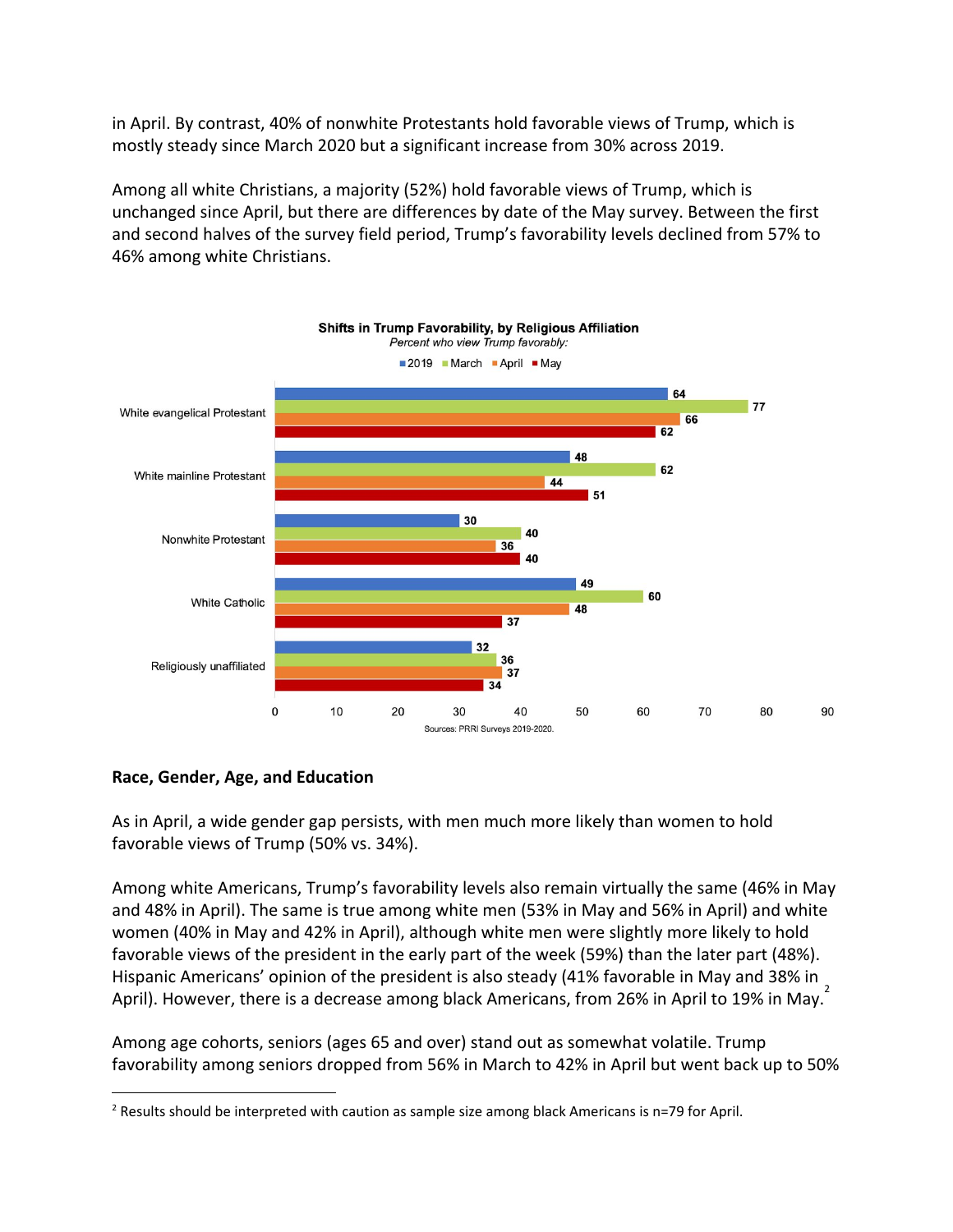in May. Notably, however, favorable views of the president among seniors started out stronger (58%) early in the week and fell to 41% in the latter half of the survey.

Among white Americans without a four-year college degree, views of Trump have continued a downward trend. The proportion who hold favorable views of the president decreased to 47% from 54% in April and 66% in March. Among white Americans with a college degree, there is a slight but not significant increase to 45% favorable from 40% in April. College-educated white Americans were more enthusiastic about Trump earlier in the week (49% favorable) than later in the week (39% favorable).



Shifts in Trump Favorability Among White Americans, by Gender and Education Percent who view Trump favorably:

## **Battleground States**

Among Americans living in battleground states, attitudes toward Trump have also been somewhat volatile. Half (50%) of those living in battleground states hold favorable views of